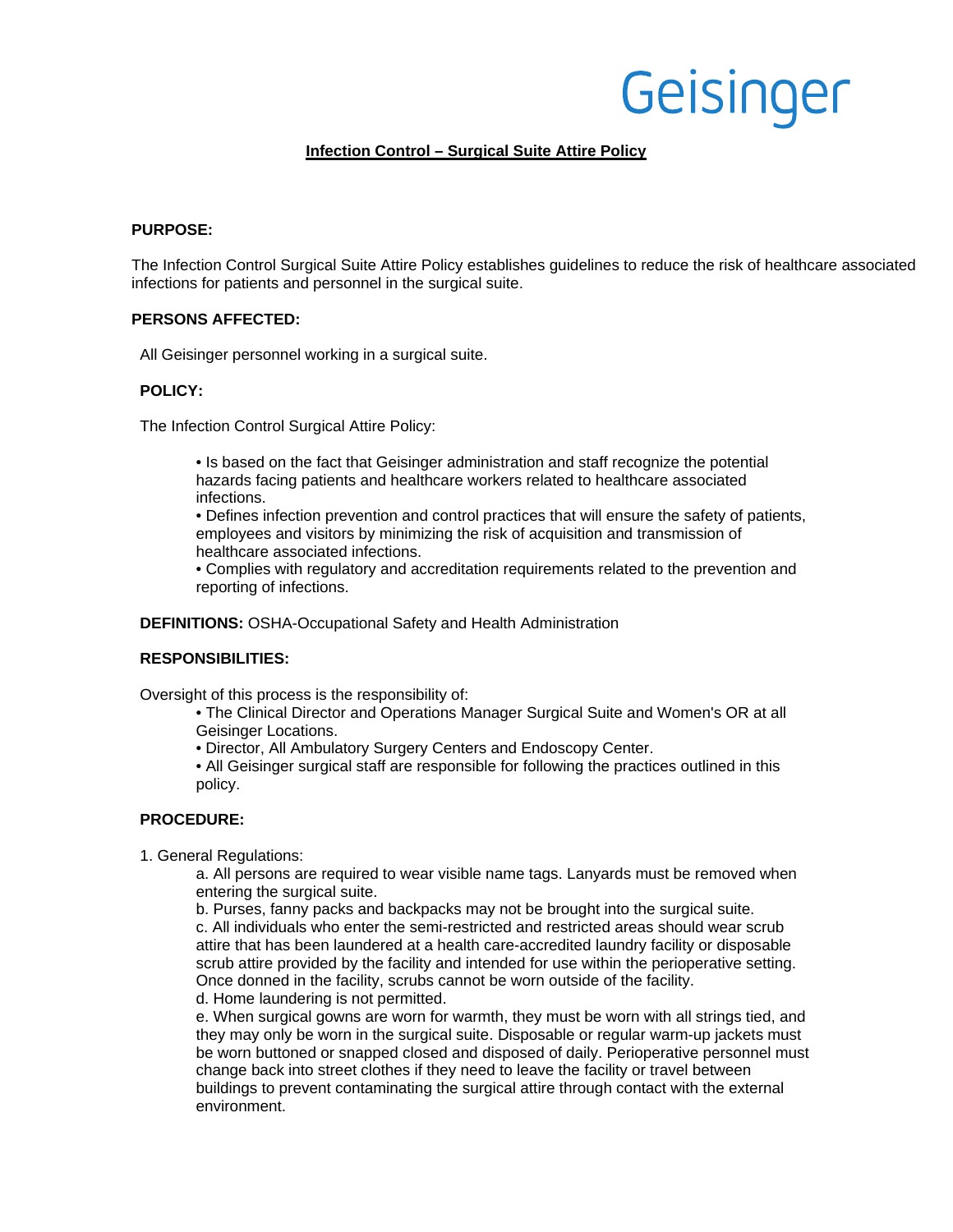

f. Specific attire requirements are determined by the geographic distinction between Restricted, Semi-restrictive and Unrestricted areas.

i. Restricted Zone - requires complete scrub attire, including:

1) Hospital-issued scrubs or disposable white coveralls

2) Mask (see specifics below)

3) Shoe covers or dedicated shoes

4) Head covers. Personnel entering the restricted areas should cover their head, hair, and facial hair.

ii. Semi-restricted Zone – requires:

1) Hospital-issued scrubs or disposable white coveralls

2) Head covers. Personnel entering the restricted areas should cover their head, hair, and facial hair. Hospital-issued scrubs are required in Endoscopy areas.

iii. Unrestricted Zone – Street clothes are permitted in this area.

g. A laboratory coat or cover-up is highly recommended when leaving a restricted or semi-restricted zone and going into an unrestricted zone, especially when the intent is to return to a restricted area.

h. Prior to surgical hand scrub jewelry (rings, bracelets, watches) should be removed. i. For non-scrubbed personnel jewelry (e.g. earrings, necklaces, bracelets) that cannot be contained or confined within the scrub attire should not be worn in the semi restricted or restricted areas.

i. Fingernails must be less than  $\frac{1}{4}$  inch long and free of nail polish. Artificial nails and extenders are not permitted per OSHA Bloodborne Standards.

k. Additional General Operating Room Attire:

i. Clean scrub pants and scrub tops are required.

1) Socks are recommended.

2) Plain, short-sleeve tee shirts may be worn if adequately covered by scrub attire.

3) Shoe covers are available and must be worn if designated shoe are not being used. Shoes with holes (i.e., Crocs or similar brands) are not permitted in restricted areas per OSHA Bloodborne Standards.

4) Scrubs, disposable scrubs, or white coveralls are provided for anyone that does not have a scrub valet card or for visitors in Restricted zone or semi restricted zone. White disposable coveralls are for visitors in the restricted zone.

> i. Specific attire requirements are determined by the geographic distinction between "restricted", "semi-restricted", and "unrestricted" areas.

ii. Endoscopy procedures require Personal Protective Equipment must be worn over scrub attire during procedures. This includes moisture barrier gowns and gloves. Masks and eye protection are to be worn if there is a chance of splashing.

5) Visibly soiled, contaminated, or wet surgical scrubs must be removed as soon as possible, and replaced with clean surgical attire.

6) Surgical attire contaminated with blood and body fluids must not be worn outside of the Operating Room.

ii. Head covers:

1) Personnel entering the restricted and or semi-restricted areas should cover the head, hair, and facial hair.

2) Employees who have difficulty confining all hair in caps will be required to wear two caps or a hood.

3) Disposable head covers must be changed daily or if it becomes soiled. iii. Disposable masks:

1) Surgical masks are required in the restricted areas during operations, procedures, or when open sterile items and equipment are present. It is recommended that they be worn at all times in the restricted zones